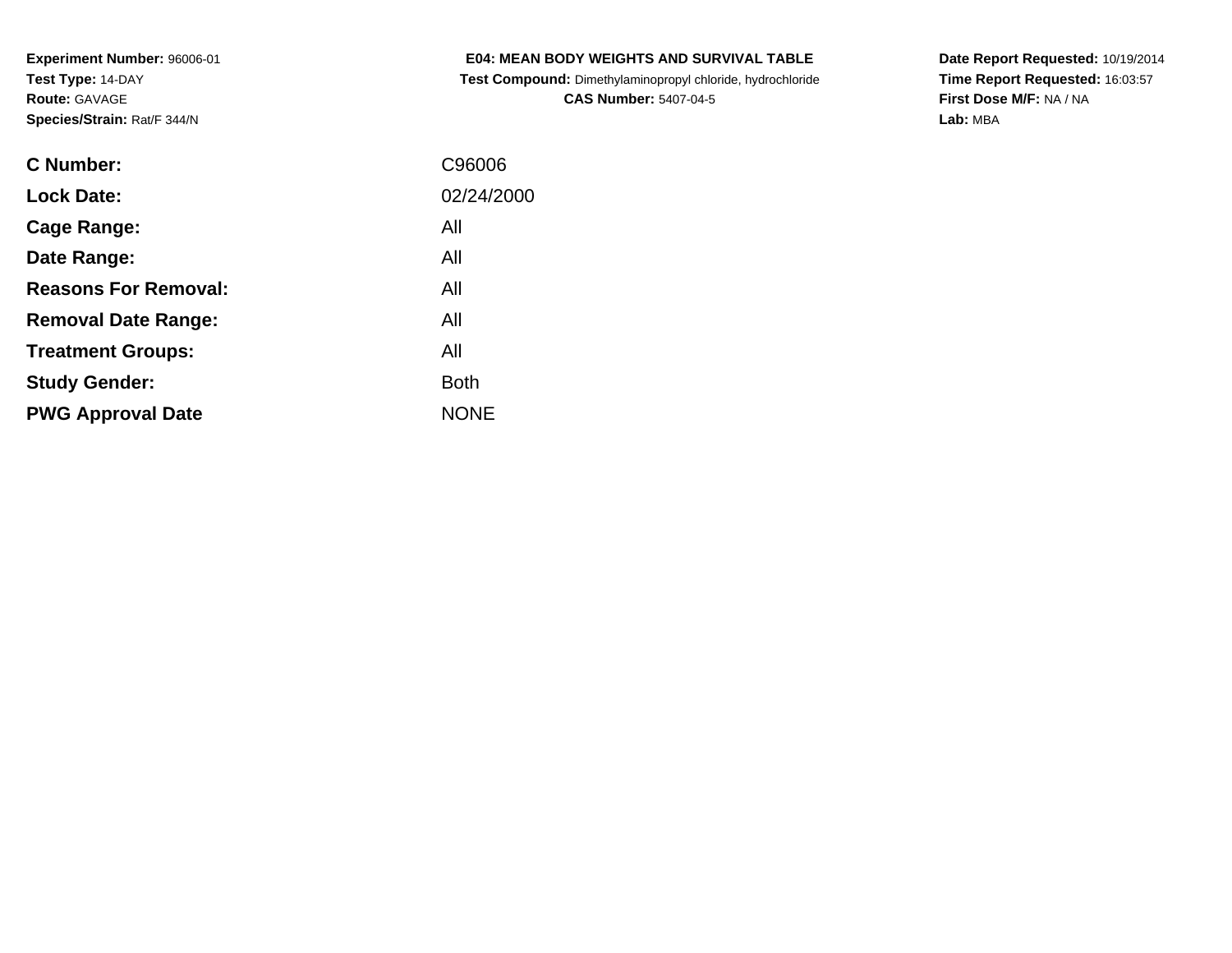# **E04: MEAN BODY WEIGHTS AND SURVIVAL TABLE**

**Test Compound:** Dimethylaminopropyl chloride, hydrochloride

**CAS Number:** 5407-04-5

**Date Report Requested:** 10/19/2014**Time Report Requested:** 16:03:57**First Dose M/F:** NA / NA**Lab:** MBA

# **MALE**

| <b>DAY</b>         | <b>VEHICLE CONTROL</b> |   |       | <b>MG/KG</b><br>6.25 |   |       | <b>MG/KG</b><br>12.5 |   |       | 25 MG/KG    |             |
|--------------------|------------------------|---|-------|----------------------|---|-------|----------------------|---|-------|-------------|-------------|
|                    | WT(g)                  | N | WT(g) | % OF CNTL N          |   | WT(g) | % OF CNTL N          |   | WT(g) | % OF CNTL N |             |
|                    | 94.0                   | 5 | 92.9  | 98.8                 | 5 | 95.9  | 102.0                | 5 | 93.8  | 99.7        | $\mathbf b$ |
|                    | 123.1                  | 5 | 123.0 | 99.9                 | 5 | 131.8 | 107.1                | 5 | 125.7 | 102.1       | .5          |
| 17                 | 164.0                  | 5 | 166.0 |                      |   | 177.0 |                      | 5 | 168.6 |             |             |
| TERM<br><b>SAC</b> | 164.0                  | 5 | 166.0 | 101.3                | 5 | 177.0 | 108.0                | 5 | 168.6 | 102.8       | $\mathbf b$ |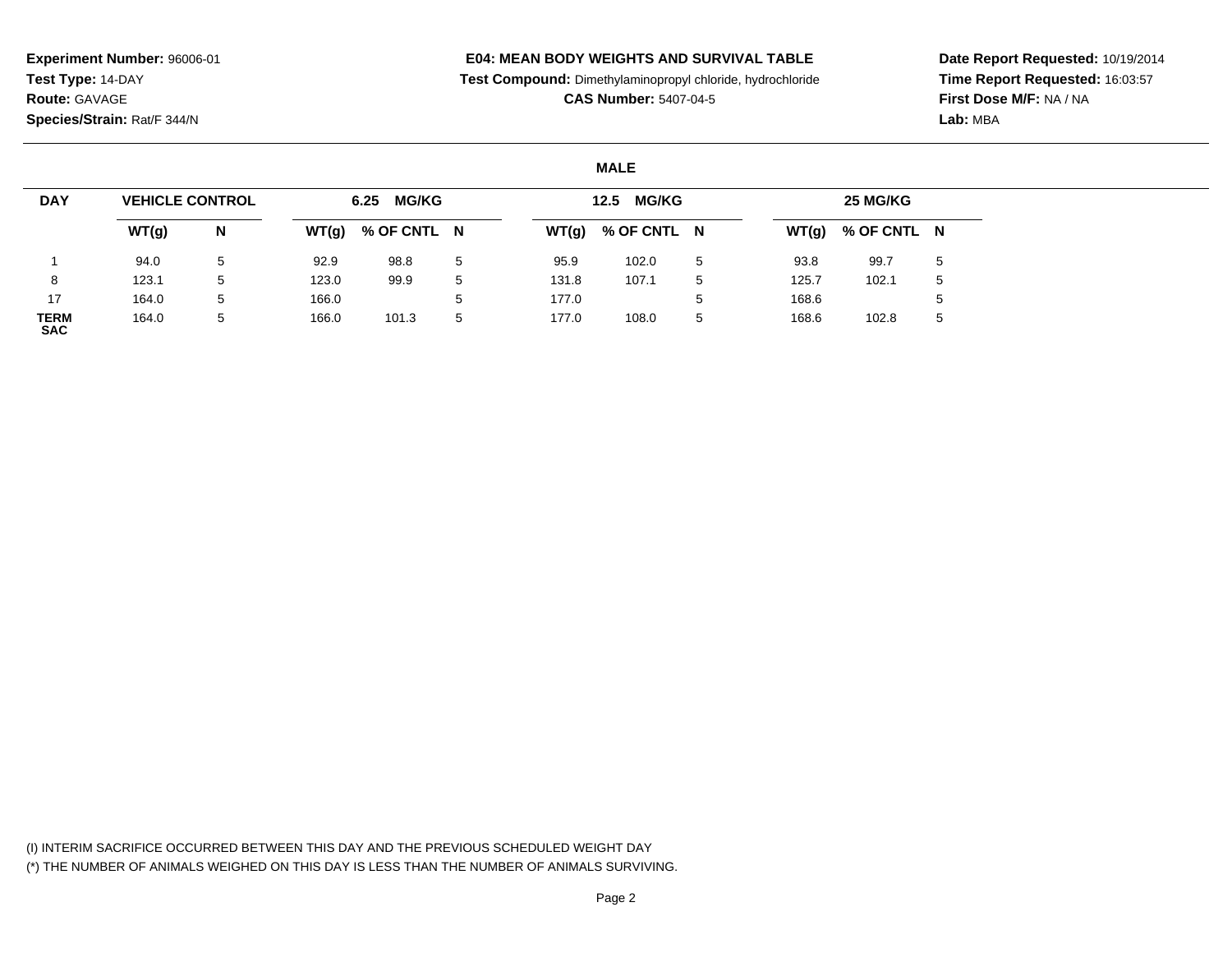# **E04: MEAN BODY WEIGHTS AND SURVIVAL TABLE**

**Test Compound:** Dimethylaminopropyl chloride, hydrochloride

**CAS Number:** 5407-04-5

**Date Report Requested:** 10/19/2014**Time Report Requested:** 16:03:57**First Dose M/F:** NA / NA**Lab:** MBA

### **MALE**

| <b>DAY</b>          |       | <b>50 MG/KG</b>     |   |       | <b>MG/KG</b><br>100 |   |
|---------------------|-------|---------------------|---|-------|---------------------|---|
|                     |       | $WT(g)$ % OF CNTL N |   |       | $WT(g)$ % OF CNTL N |   |
|                     | 94.9  | 101.0               | 5 | 93.5  | 99.4                | 5 |
| 8                   | 127.4 | 103.5               | 5 | 124.3 | 100.9               | 5 |
| 17                  | 169.1 |                     | ა | 164.5 |                     | 5 |
| <b>TERM<br/>SAC</b> | 169.1 | 103.1               | 5 | 164.5 | 100.4               | 5 |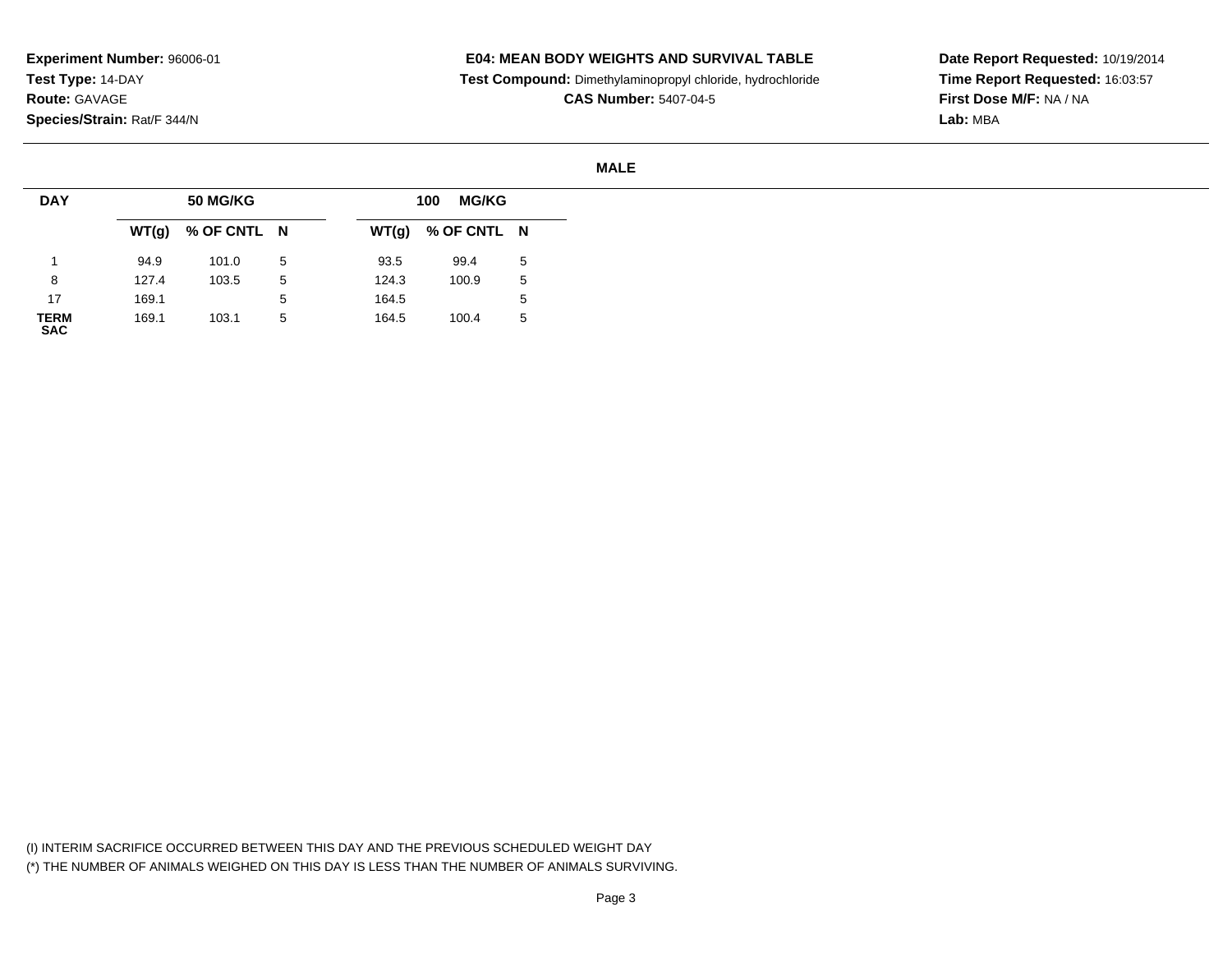# **E04: MEAN BODY WEIGHTS AND SURVIVAL TABLE**

 **Test Compound:** Dimethylaminopropyl chloride, hydrochloride**CAS Number:** 5407-04-5

\*\*\*END OF MALE DATA\*\*\*

**Date Report Requested:** 10/19/2014**Time Report Requested:** 16:03:57**First Dose M/F:** NA / NA**Lab:** MBA

(I) INTERIM SACRIFICE OCCURRED BETWEEN THIS DAY AND THE PREVIOUS SCHEDULED WEIGHT DAY(\*) THE NUMBER OF ANIMALS WEIGHED ON THIS DAY IS LESS THAN THE NUMBER OF ANIMALS SURVIVING.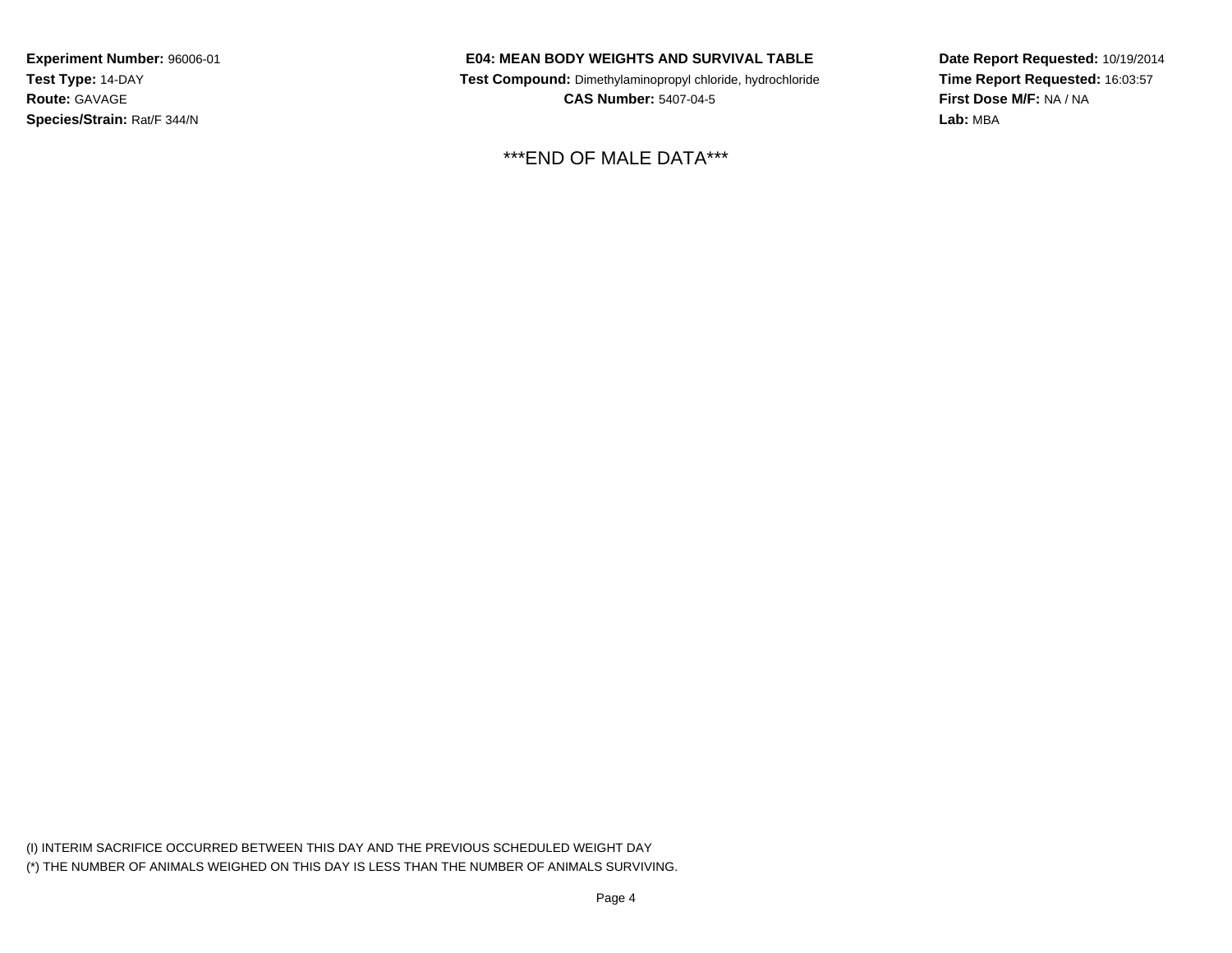# **E04: MEAN BODY WEIGHTS AND SURVIVAL TABLE**

**Test Compound:** Dimethylaminopropyl chloride, hydrochloride

**CAS Number:** 5407-04-5

**Date Report Requested:** 10/19/2014**Time Report Requested:** 16:03:57**First Dose M/F:** NA / NA**Lab:** MBA

# **FEMALE**

| <b>DAY</b>         | <b>VEHICLE CONTROL</b> |              |       | 6.25 MG/KG  |   |       | <b>MG/KG</b><br>12.5 |   |       | 25 MG/KG            |   |
|--------------------|------------------------|--------------|-------|-------------|---|-------|----------------------|---|-------|---------------------|---|
|                    | WT(g)                  | N            | WT(g) | % OF CNTL N |   |       | $WT(g)$ % OF CNTL N  |   |       | $WT(g)$ % OF CNTL N |   |
|                    | 90.4                   | 5            | 91.0  | 100.8       |   | 91.5  | 101.2                | 5 | 89.2  | 98.8                | 5 |
| 8                  | 109.4                  | 5            | 109.6 | 100.2       |   | 109.2 | 99.8                 | 5 | 106.9 | 97.7                | 5 |
| 17                 | 134.0                  | 5            | 132.4 |             |   | 131.5 |                      |   | 134.8 |                     | 5 |
| TERM<br><b>SAC</b> | 134.0                  | $\mathbf{b}$ | 132.4 | 98.8        | 5 | 131.5 | 98.1                 | 5 | 134.8 | 100.6               | 5 |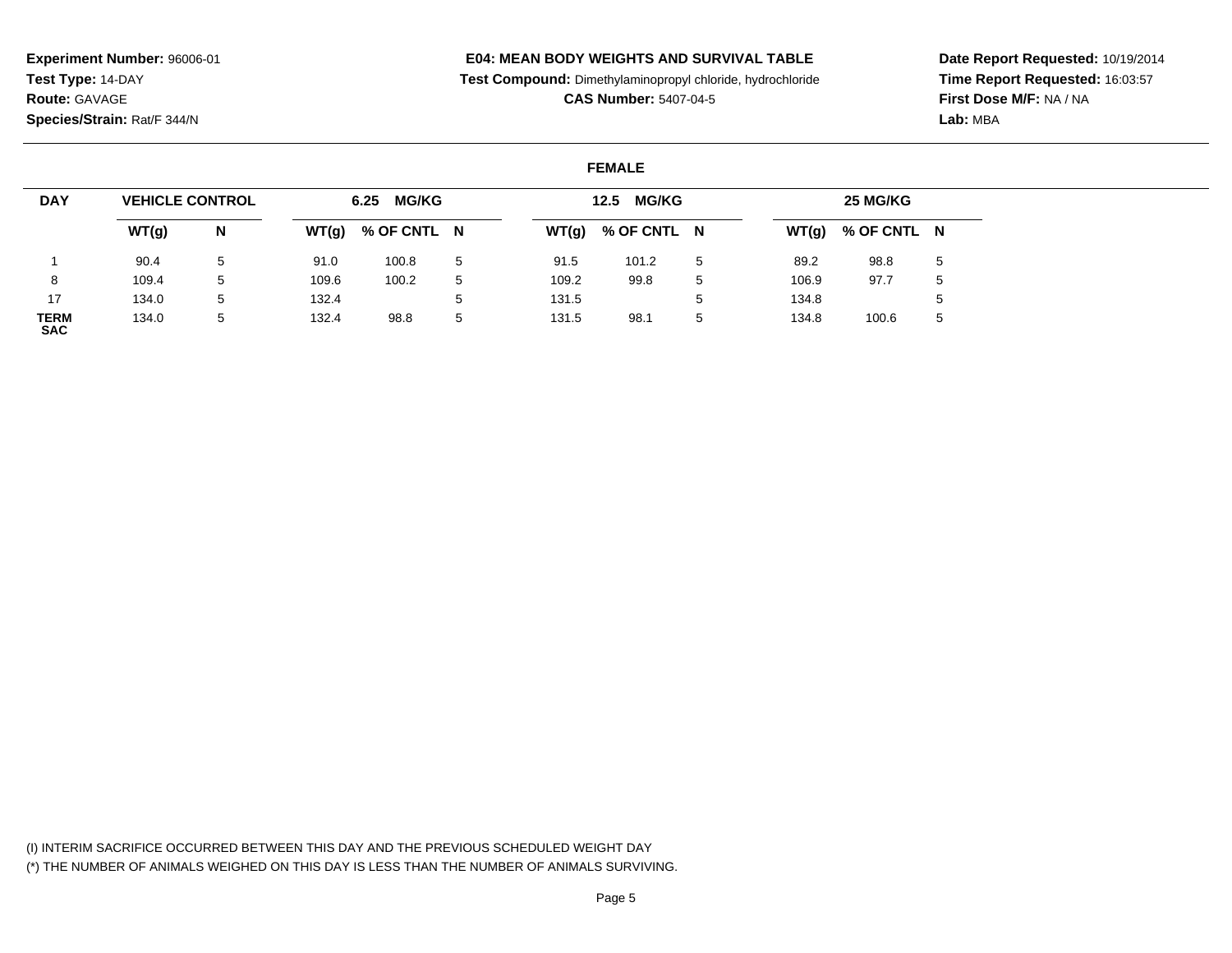# **E04: MEAN BODY WEIGHTS AND SURVIVAL TABLE**

**Test Compound:** Dimethylaminopropyl chloride, hydrochloride

**CAS Number:** 5407-04-5

**Date Report Requested:** 10/19/2014**Time Report Requested:** 16:03:57**First Dose M/F:** NA / NA**Lab:** MBA

### **FEMALE**

| <b>DAY</b>          |       | <b>50 MG/KG</b>     |                 |       | <b>MG/KG</b><br>100 |   |
|---------------------|-------|---------------------|-----------------|-------|---------------------|---|
|                     |       | $WT(g)$ % OF CNTL N |                 |       | $WT(g)$ % OF CNTL N |   |
|                     | 91.7  | 101.4               | $5\overline{a}$ | 89.3  | 98.8                | 5 |
| 8                   | 111.2 | 101.7               | 5               | 108.4 | 99.1                | 5 |
| 17                  | 134.0 |                     | ა               | 131.1 |                     | 5 |
| <b>TERM<br/>SAC</b> | 134.0 | 100.0               | 5               | 131.1 | 97.9                | 5 |